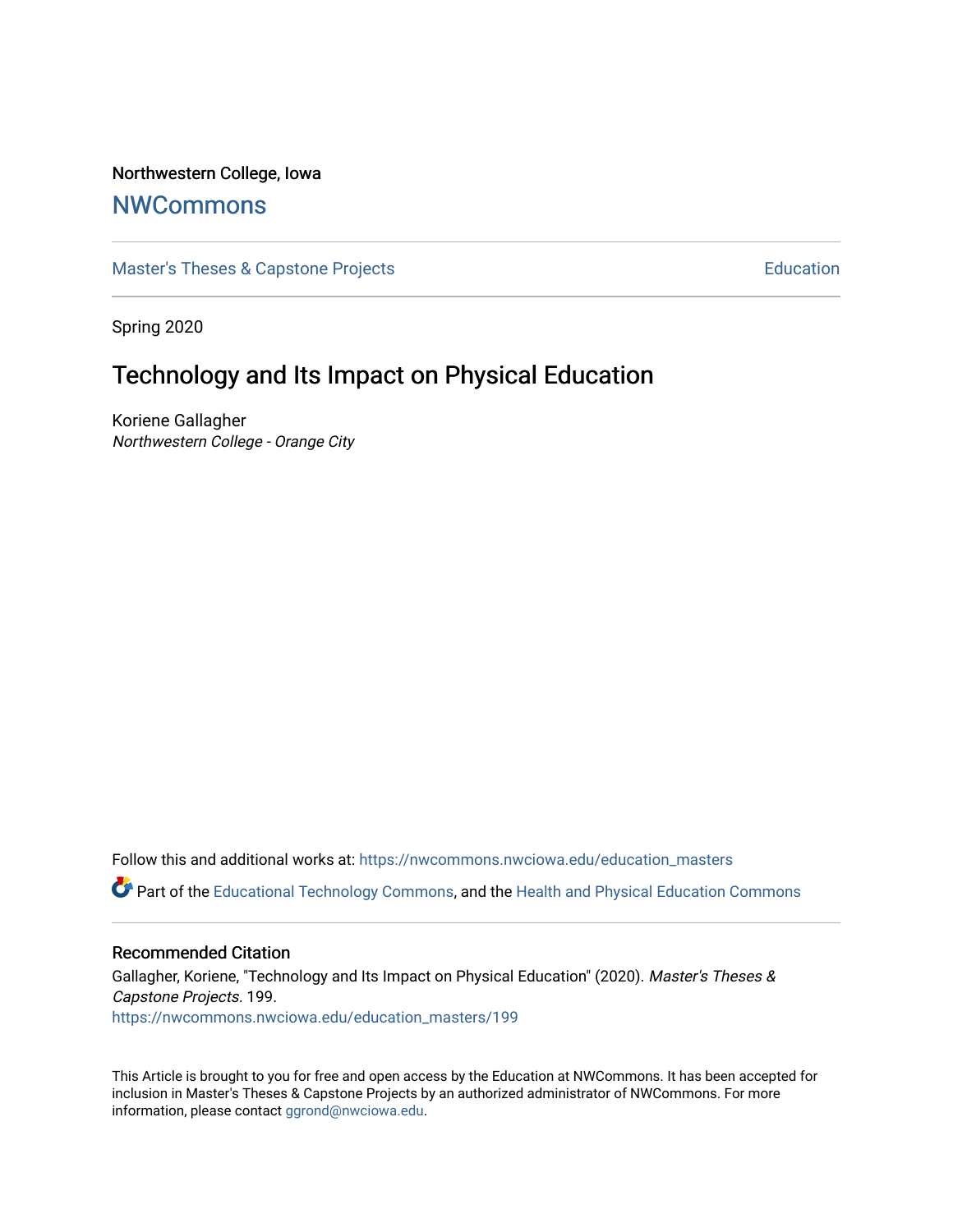Koriene Gallagher

Northwestern College

A Literature Review Presented

in Partial Fulfillment of the Requirements

For the Degree of Master of Education

April 19, 2020

Dr. Ashley Nashleanas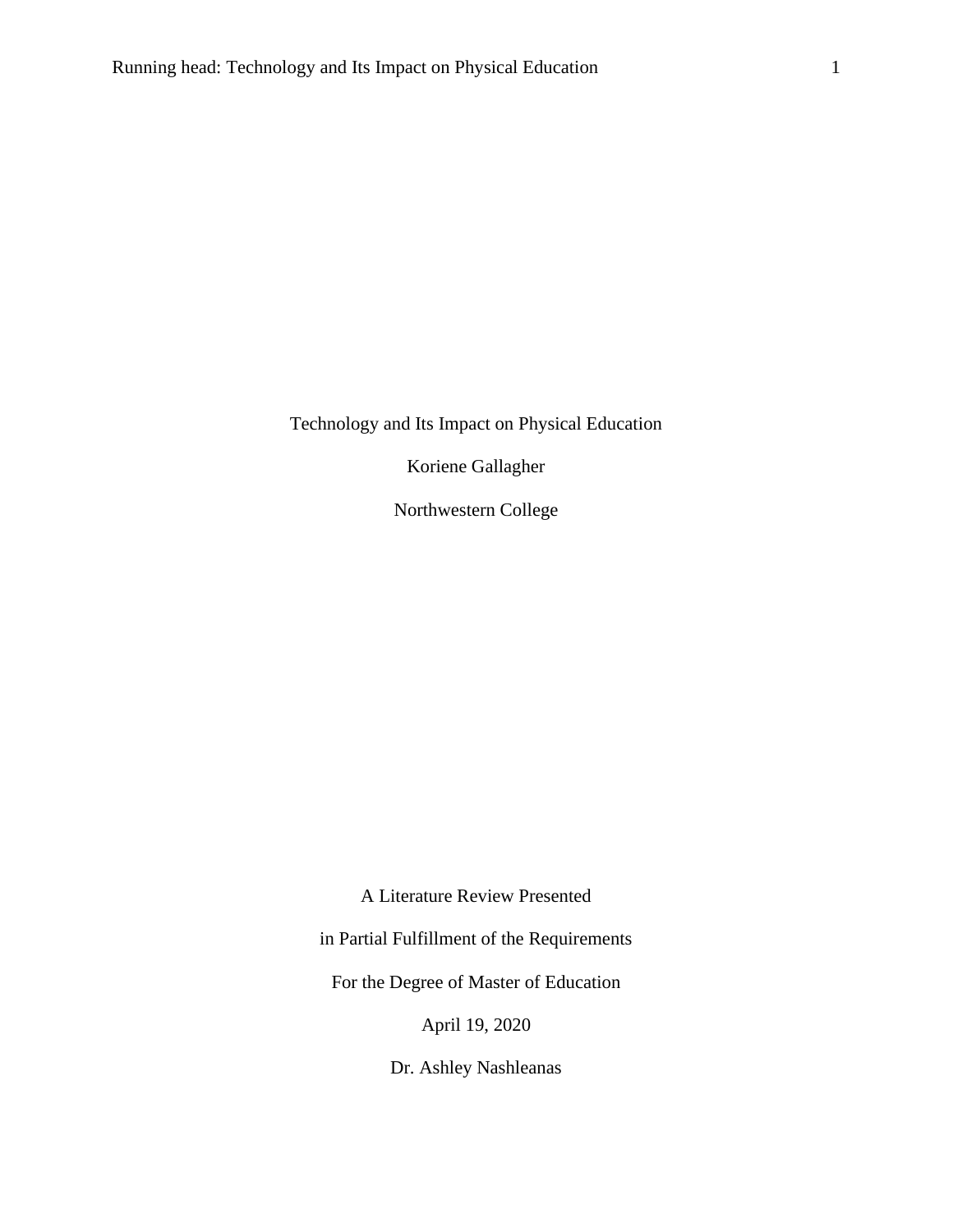# Table of Contents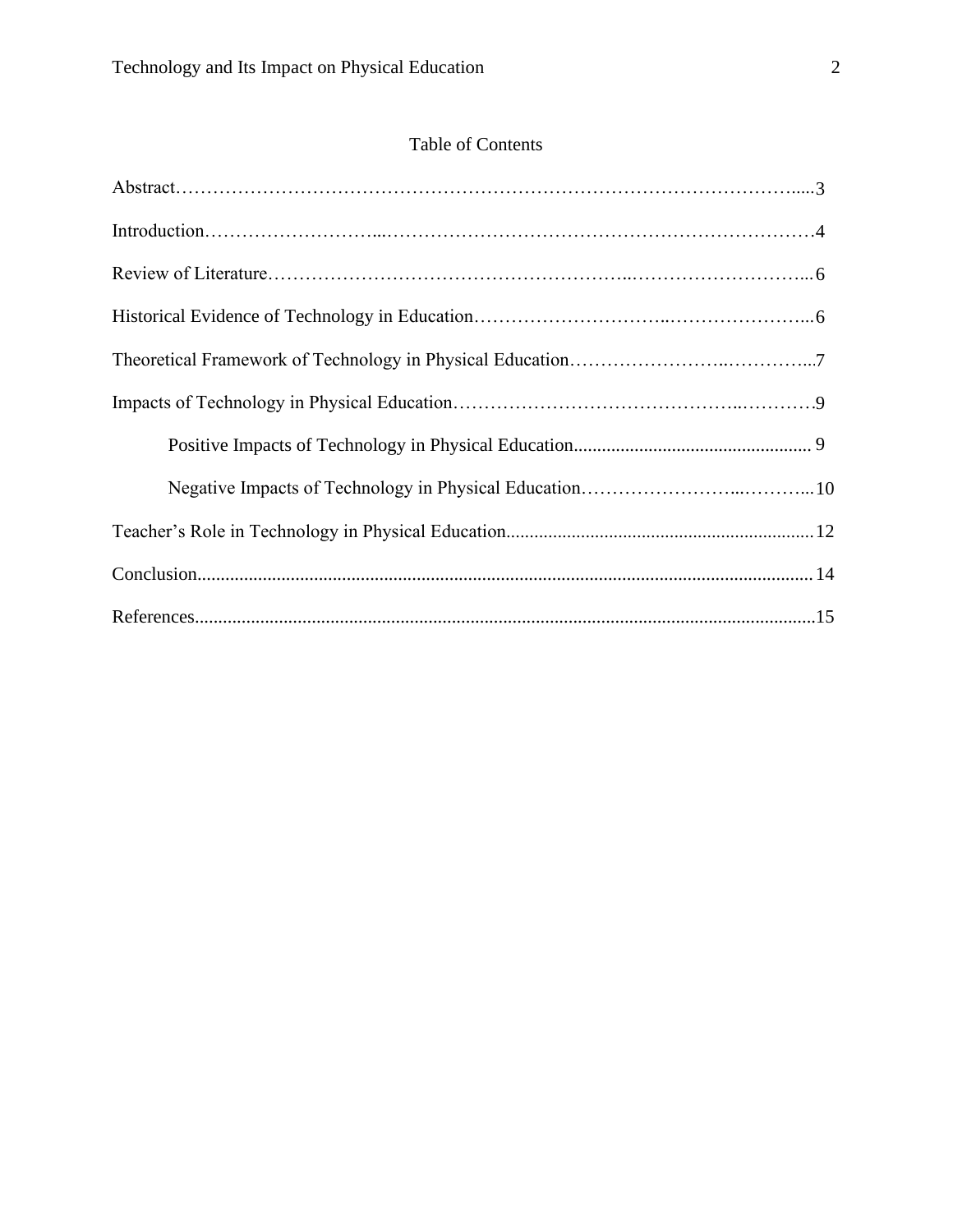## Abstract

This literature review discusses the necessity of technology in physical education classrooms. The review first looks at the history of technology in education and the theoretical framework of technology in physical education. Then the review will discuss the impacts of implementing technology into the physical education classroom including the positive and the negative impacts. Today there are teachers who believe technology should be in physical education and there are others who believe it should not be implemented in physical education. The review will also discuss the teacher's role in technology in physical education. Technology in physical education classrooms can help keep students engaged in the lesson which will increase participation and decrease the amount of undesired behaviors.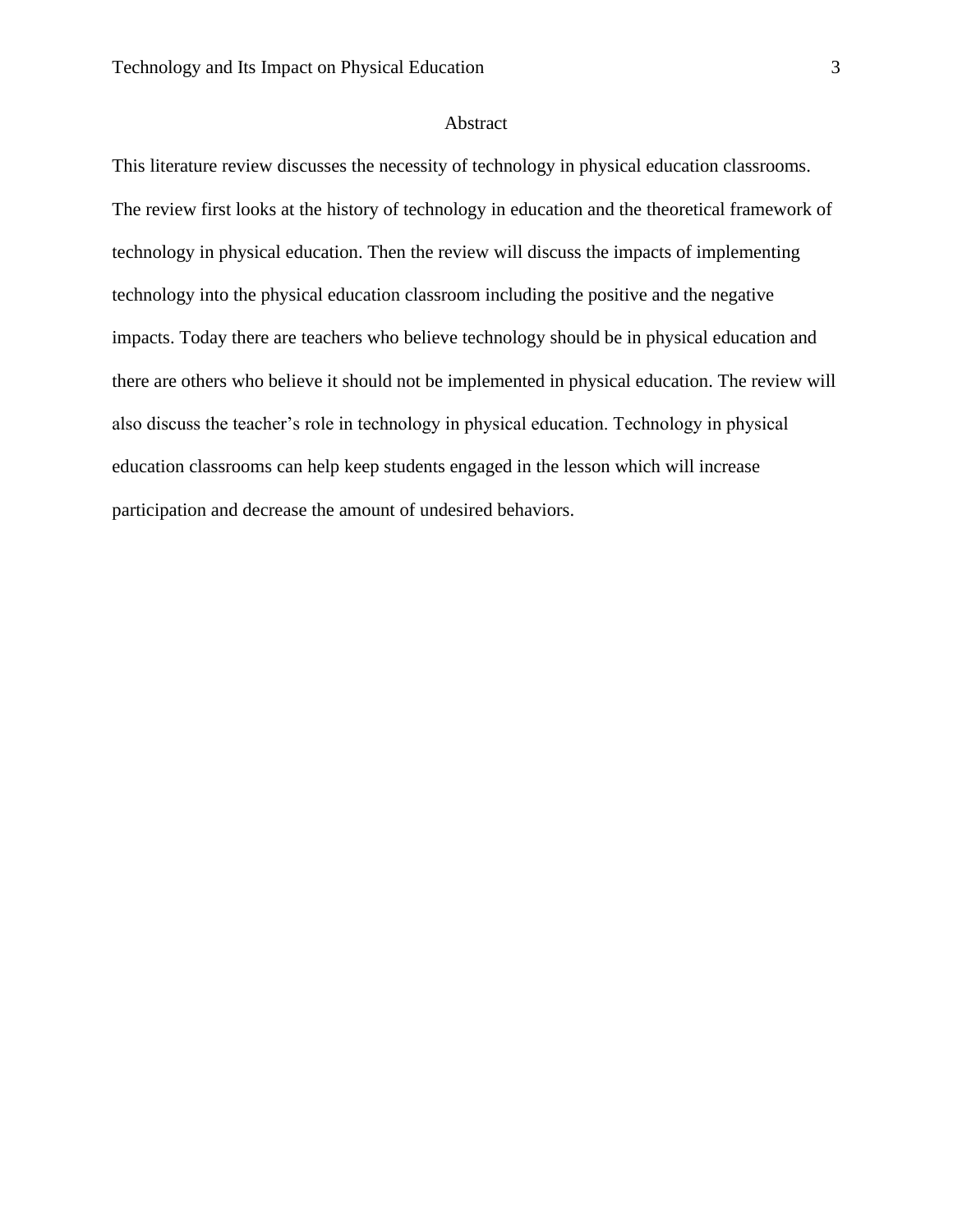Technology is ubiquitous. According to a 2017 survey from the Consortium for School Networking, 40 percent of districts in the U.S. were one-to-one, which is nearly twice as many as in 2014 (Medlin, 2019). Technology is changing things in schools, including physical education classes. According to Hanski (2016), technology is helping students' physical education experience change their sedentary lifestyles into physically active and fit lifestyles. Technology is certainly positively impacting students' learning and their health. A handful of researchers still question whether or not technology has a place in physical education classrooms. Gard (2015) stated that he was concerned about the use of digital technology in physical education and how it could marginalize physical education teachers' roles. Wyant (2018) expressed how he could see that arguments against technology in physical education are logical, but they sometimes fail to point out how technology can help and support these teachers. There is certainly a fine line of when technology becomes more of a distraction rather than a support or resource.

Integrating technology can be more difficult in some school classrooms than others. Physical education class is an example of such classroom. Mikat and Anderson (2005) state that the most difficult parts about integrating technology into physical education classrooms are the features and the cost of the technology. Another point that Mohnsen (2012) brings up in her book is that studies specific to technology in physical education have been limited and more research is much needed in this area. This research is needed in order for more physical education teachers to be able to integrate technology into their physical education classrooms and feel confident in the fact that technology is positively impacting their classrooms. A handful of technologies could be integrated into physical education classes, but teachers struggle with finding a great piece of technology that helps their students learn and at the same time does not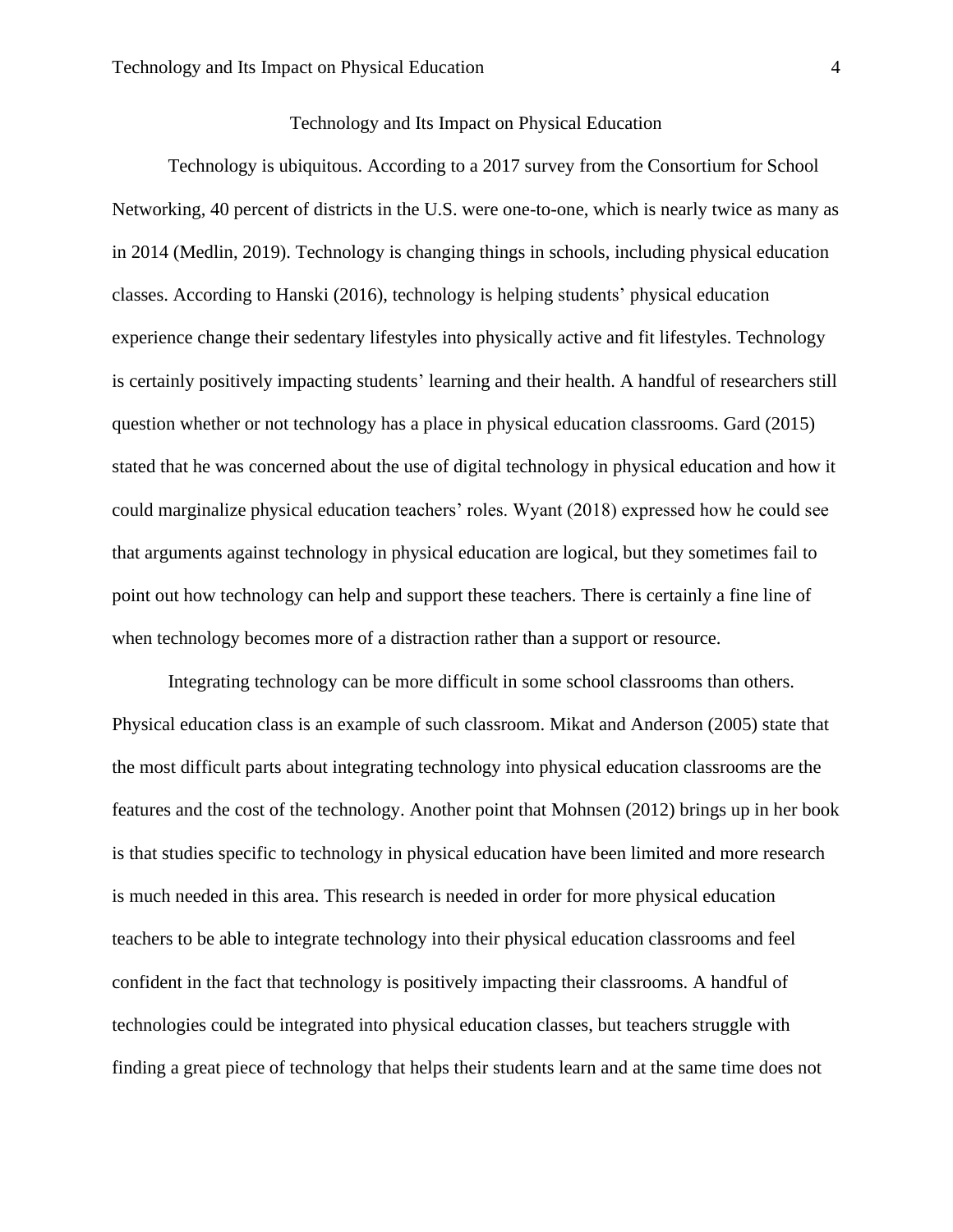distract from the lesson. According to Baek (2018), the reasons physical education teachers struggle to implement technology are access to technology, lack of training and time to learn, and perceived value of technology integration. Some schools lack the funds to give their physical education teachers access to technology and the time off to receive proper technology training. Junhyung Baek completed a study in 2018 on physical education teachers and their perceptions of technology. In Baek's study, twelve physical education teachers completed a survey and engaged in individual interviews. The results indicated that teachers perceived there is an absence of technology in K-12 physical education, and that any technology integrated into a physical education classroom needs to be dynamic, authentic, and tailored for physical education classes. Technology can become a distraction in the classroom and the physical education classroom if it is allowed to become a distraction. There are certainly benefits to implementing technology, and it does impact the classroom. This study will focus on the implementation of technology into physical education and the impact it has on the students and their behaviors.

Technology is universal in education, but it seems to be lacking in physical education classrooms. Does the use of technology in physical education classes increase student engagement and participation and decrease the amount of undesired behaviors from students? Based on this literature review, I hypothesize that the use of technology in physical education classes may increase student engagement and participation and decrease the amount of undesired behaviors. The purpose of this literature review is to show how technology impacts physical education classes. This literature review will address how technology impacts physical education classes, including the benefits and the negatives to having technology in physical education classes. This literature review will look at historical evidence and theoretical framework, the themes throughout the literature, and areas where further research needs to be conducted.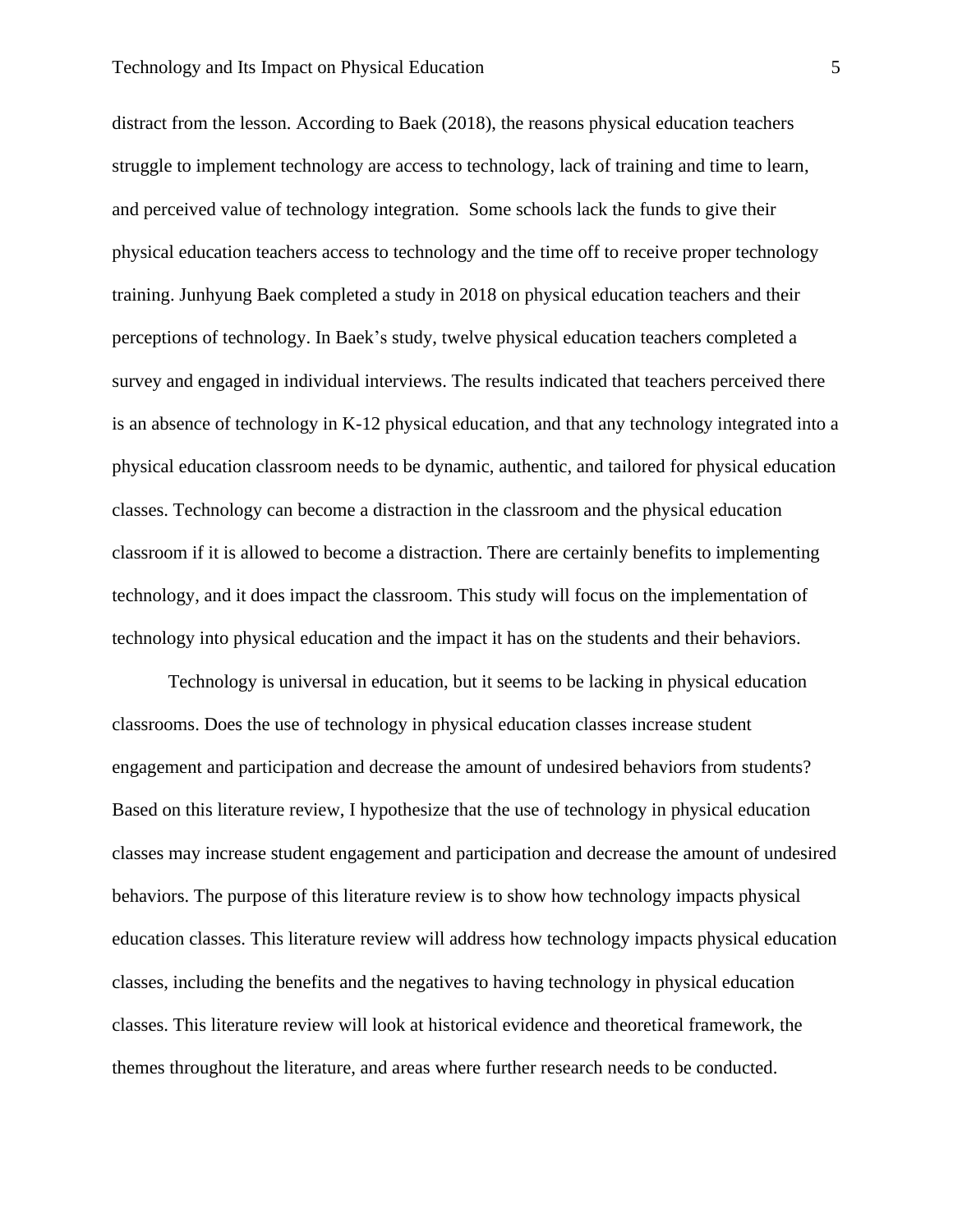#### **Review of the Literature**

Technology has been around for a while, but it is always new in education because it is continually changing. For example, according to Avedisian (2019), there were four emerging technologies that were new to education in 2019 and still reshaping technology. Those technologies were 5G, Mobile AR, Voice and Future Inferences, and Artificial Intelligence. Totoraitis (2018) discussed how technology is continuously changing, so we need to be constantly learning. Physical Education teachers struggle to implement technology for multiple reasons. According to Hyndman (2019), the reasons teacher struggle to implement technology are the following: technology becomes a distraction for students, teachers need more professional development, and technology can affect lesson time and flow. Using the right technology, being trained correctly, and planning out your lessons can help avoid these struggles and allow teachers to implement technology into the classroom. It is important to have technology in physical education classes because it motivates and energizes students and allows students to connect physical education classes with the outside world even more, according to McVicker (2018). This literature review will cover the history of technology in education, positive impacts of technology in education, negative impacts of technology in physical education, and the teacher's role in implementing technology into physical education classes.

According to Jones (2019), technology has been married to education for decades, and it is vital to education. Technology started in the 1800s as chalkboards and slide rules then moved into pencils, paper, and film projectors in the 1900s (Gray, 2019). In 1963, the Vocational Education Act funded the use of technology in schools; that would be the time where technology really started to be seen in education. (Christensen, 2019) After 1963, PCs were in classrooms, and programming was beginning to be taught to students. By the mid-1980s, Apple computers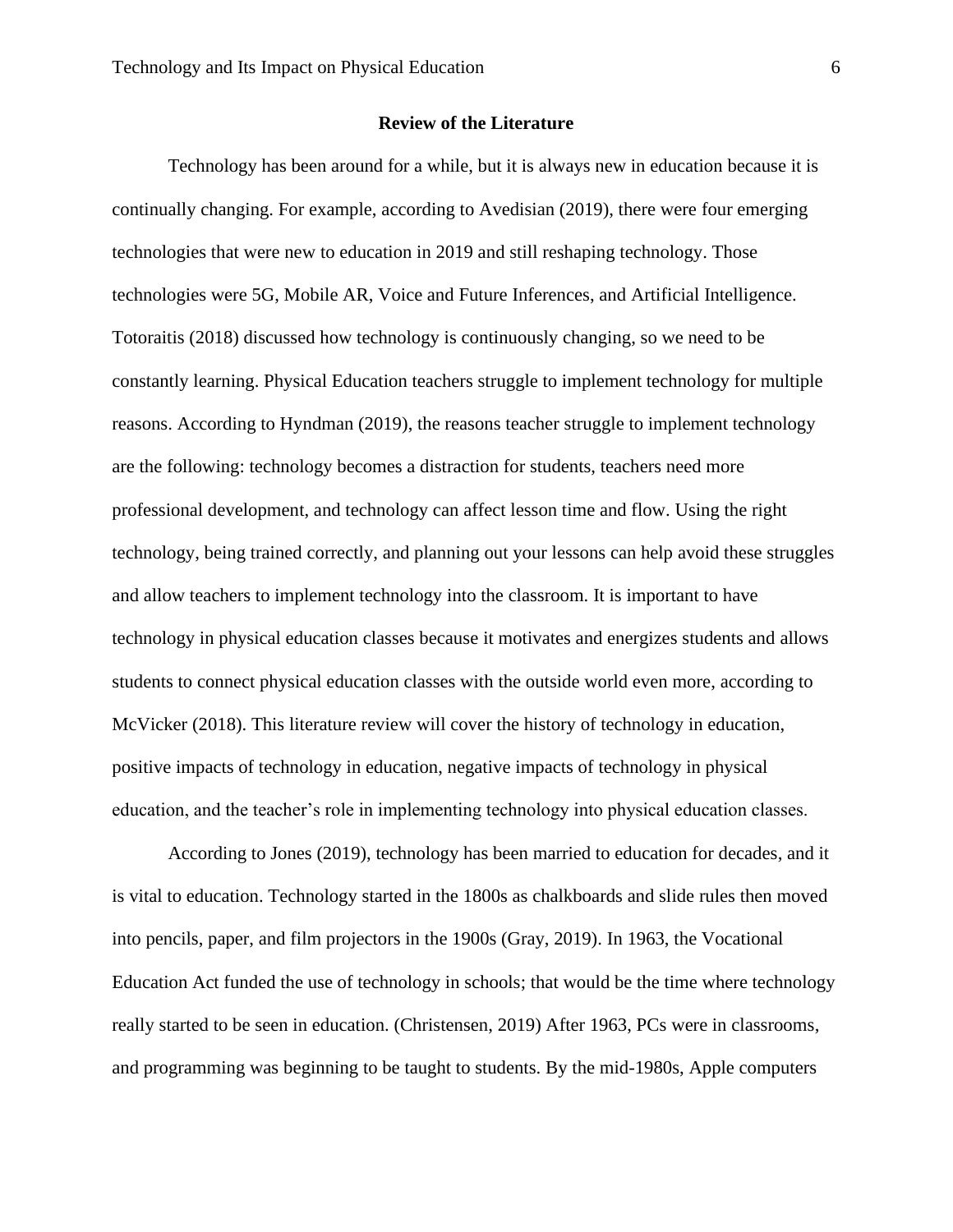started to be a more common sight in classrooms. A decade later the Internet connected computers across the globe. In the early 2000s, STEM (science, technology, engineering and mathematics) became the main focus of schools. Now today the focus is more on the ISTE standards. (Christensen, 2019) Technology and the use of technology has changed a lot through the years as shown above. Bernstein stated more than 50 percent of teachers have one-to-one student-to-device ratio in 2017. According to EdTech (2019), that number has now risen to 75 percent. The number increased by 25 percentage points in two years, and it is interesting to wonder what that number will be like in another two years.

#### **Theoretical Framework of Technology in Physical Education**

Eberline and Richards (2019) wrote an article about their study of technology in physical education and how technology was first introduced into physical education classes as pedometers and using projectors to explain games. They also discussed in their article about how physical education teachers started implementing these technologies to try to keep students engaged and also to maximize their efficiency in the short time allowed for physical education. In Eberline and Richards' article, they also interviewed and studied other physical education teachers and how they use technology in their classrooms. One of these teachers was Rick Schupbach. He has used a variety of heart rate monitors, pocket PCs, and activity watches to assess his students. When he first started teaching, he used a projector to present key concepts, skill cues, and videos to his students to teach his lessons in a different way. His theory was that by using technology it would increase student engagement because it was a different way of learning and that might appeal more to some students. In turn, they would become more engaged.

One other physical education teacher they talked about was Brian Carr. He uses heart-rate monitors and iPads for his physical education classes. The motivation behind his use of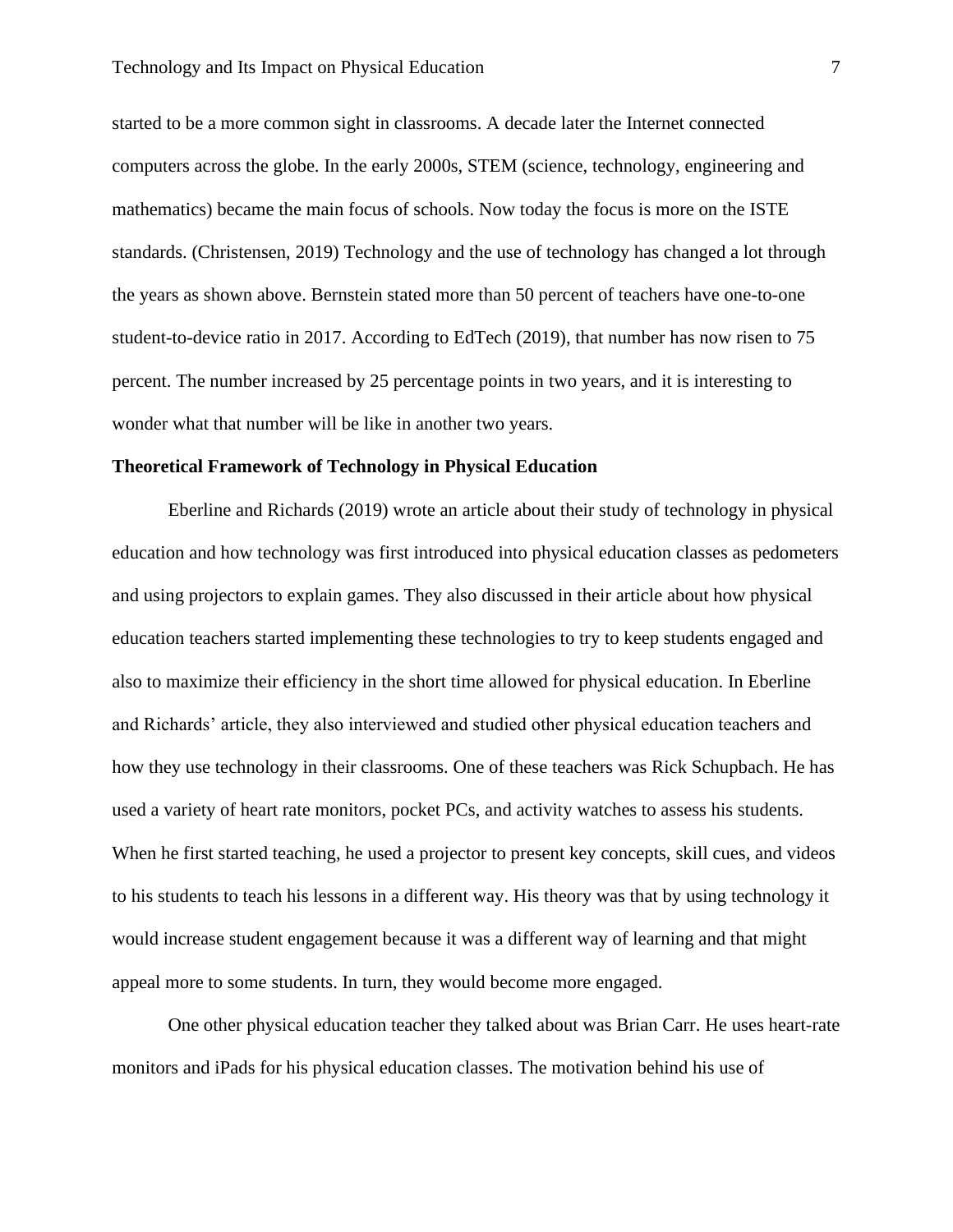technology in his classroom is that the students can use the iPads, record themselves, and then receive immediate feedback on their skill development. The other part of his motivation is then he also has documentation of their learning. Carr's school is one-to-one with iPads to students, which makes it very easy for him to have his students use the iPads in his physical education classroom to do things such as video record skills and receive immediate feedback. With the immediate feedback, he spends less time instructing the same thing, students learn at a faster rate, and students are more engaged in what is going on. He also has a projector system, which allows him to display visual components to what he is instructing.

Klara Gubacs wrote an article in 2004 about integrating technology into physical education. In this article Gubacs defined student engagement as students meaningfully partaking in learning activities and are cooperating and actively learning. She goes on to talk about in her article how if teachers were to implement technology with a student-centered approach and with instructional strategies that increase student engagement, teachers would be able to notice a difference in student behavior and student engagement. Gubacs goes on to talk about a study done at Montclair State University, where students were assigned a project that required the use of technology and also included different sports. The students were required to record a segment of a class and focus their footage on the main aspects of the tactical lessons. Then the students had to edit the footage and create videos of the learning segment with the main aspects highlighted. The professor of this class conducted this project for several reasons. Those reasons included the students learned how to effectively use technology, the professor could assess the students' mastery of the content knowledge involved, and the teacher assess the effectiveness of the teaching strategy that was being used in the video. Gubacs also explained how the use of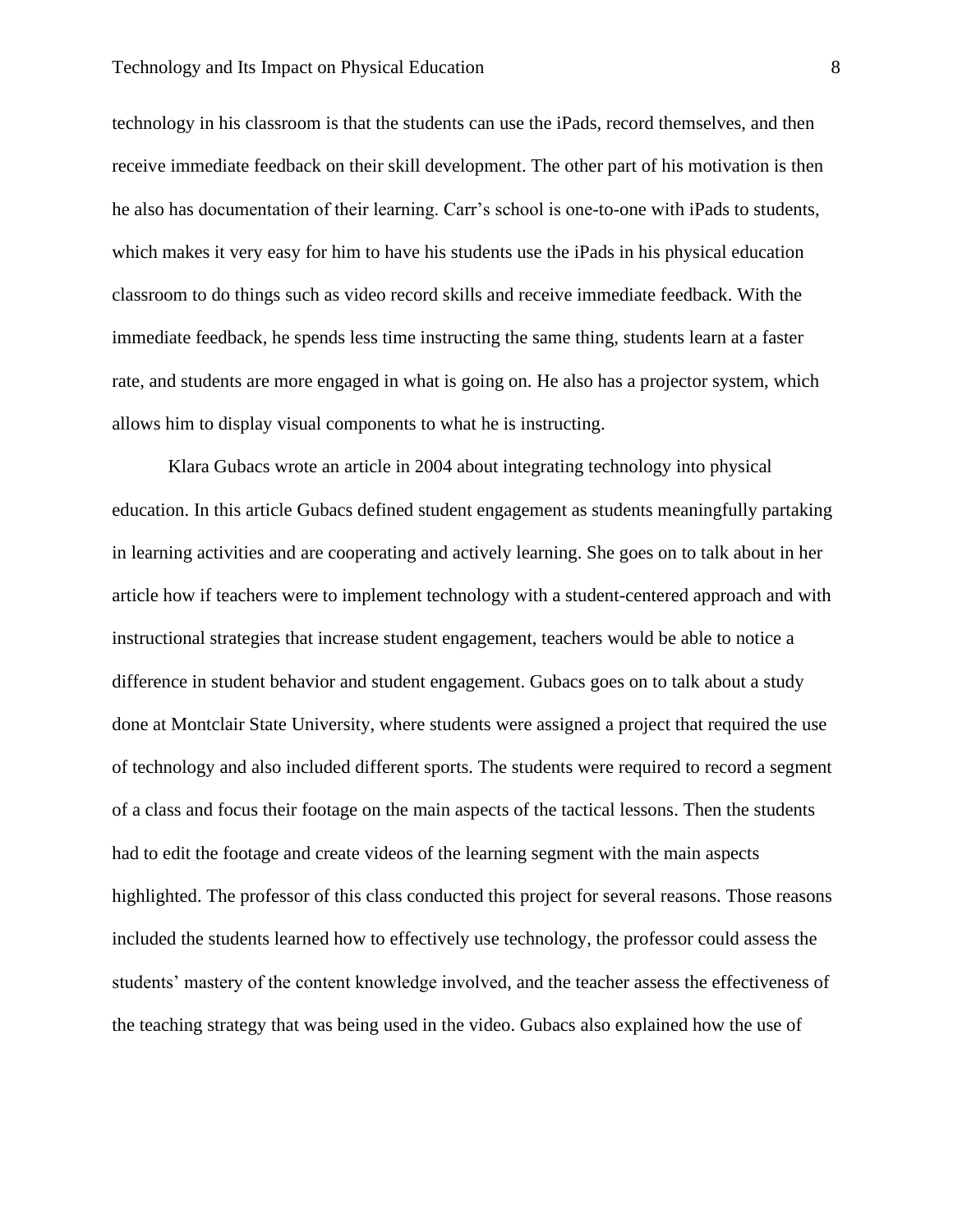project-based learning and technology together could really benefit both the student and the teacher.

#### **Impacts of Technology in Physical Education**

**Positive impacts of technology in physical education.** A 2019 study conducted by Lucena, Belmonte, Cabrear, Torres, and Sánchez showed many positive effects on flipped learning including some positive academic effects. Students in the study, who were taught through flipped learning, started showing noticeable improvements in the academic aspects of motivation, autonomy, critical thinking, problem solving, the use of class time, interactions with teachers and peers, content and tests. The use of flipped learning not only benefited the students academically, but it also benefited them physically. Their findings showed that using the technology in physical education can motivate and attract adolescents to physical education due to the use of technology. They also found that it would decrease the sedentary lifestyle we see in the world today. Lucena, Belmonte, Cabrear, Torres, and Sánchez investigated the two dimensions of attitudinal and interactive and how flipped learning and the use of technology would impact those two dimensions. Their results showed that in both of the dimensions the group that experienced flipped learning and technology exceeded their peers, who received instruction using a more traditional approach. The researchers stated that they saw the most increase in these two dimensions from the students, who received flipped learning, in the category of interactions of students with their teacher and their peers. In other words, the use of technology and flipped learning in physical education increased the interactions between students and teachers.

Mohnsen (2012) remarked on another positive impact that technology brings into the physical education classroom. She talked about how some devices and technology used in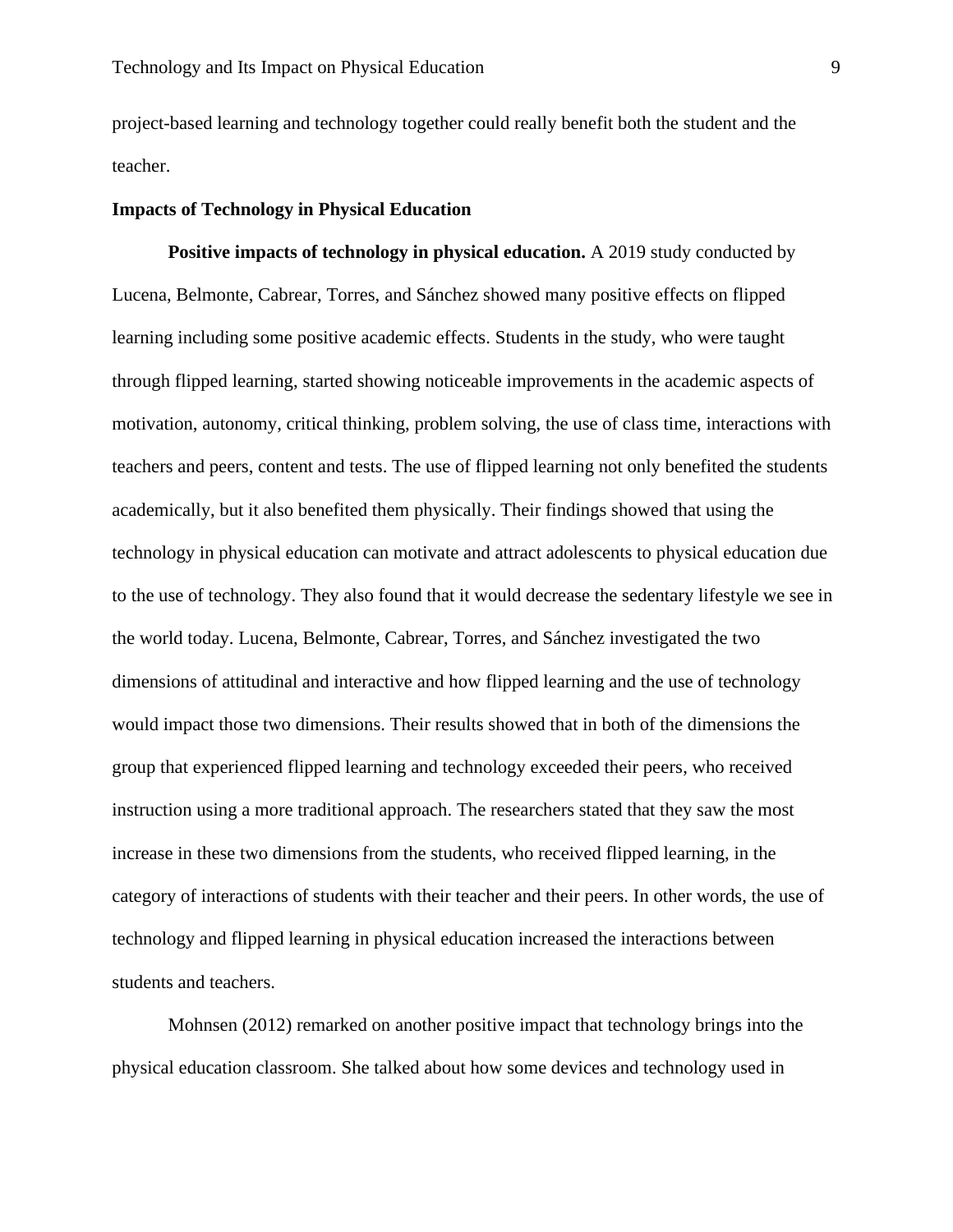physical education supply students with additional information and supports to help them understand the concepts of the lesson. Mohnsen also states that technology is there to support what we are already doing and not take over the classroom for us. In her book, she talks about five more positive reasons why we should use technology. Those five reasons are motivation, unique instructional capabilities, support for new instructional approaches, increased teacher productivity, and skills for an information age. Mohnsen talks about how learners stay more attentive and actively engaged via the use of technology. She also talks about how it increases the abilities of teachers by allowing them to have unique instructional capabilities and by allowing them access to all kinds of support for new instructional approaches. Teacher productivity increases because the technology allows them to have more free time to work with the students and teachers can find more accurate information more quickly.

Another study about the impacts of technology in physical education was completed by O'Loughlin, Chróinín and O'Grady (2013). This study was specifically focused on the use of digital video to complete assessments in physical education. The study was completed by observing and interviewing nine- and ten-year old's in physical education classes and how the use of digital video to assess their basketball skills would impact them. The results from this study were similar to most of the studies talked about previously in this paper. The researchers found the students became more motivated and enthusiastic about the skills they were currently learning. The study also showed the students became more self-aware of the skills they were performing and what they needed to change in order to perfect their skills even more.

**Negative impacts of technology in physical education**. Alghamdi (2016) wrote on the negative effects of technology on children. In this paper, he brought up many reasons why technology negatively impacts children. According to Alghamdi, technology adversely effects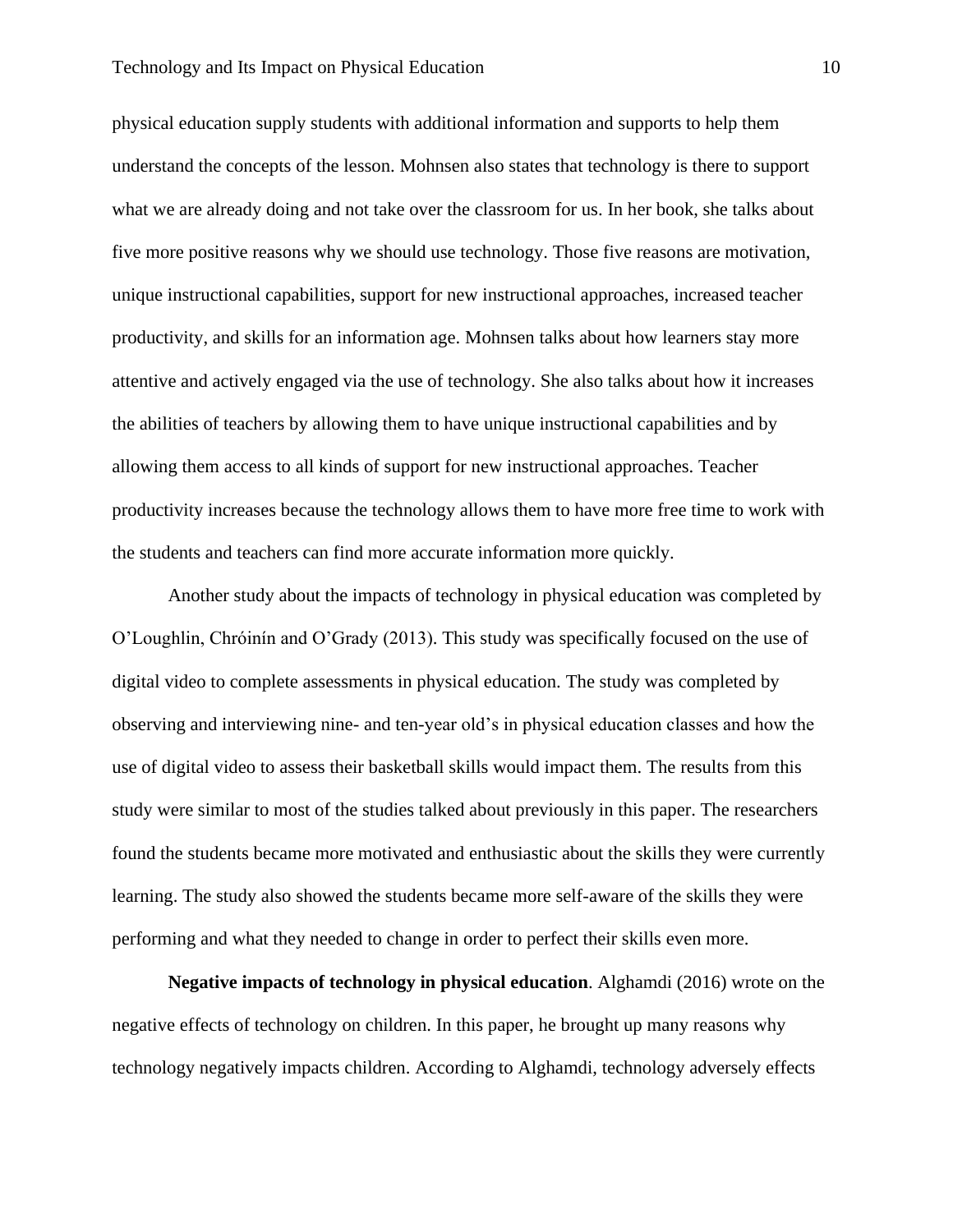their personal lives, their relationships with others, and their health in the future. Alghamdi explains more in detail about how technology leads children to social isolation and can bring up some serious physical and mental diseases such as, obesity and depression. He also goes on in his writing to explain how technology can lead to a condition called neurosis. According Alghamdi, he briefly describes neurosis as a psychological and behavioral disorders with symptoms such as anxiety, sadness or depression, anger, mental confusion, and low self-worth. Alghamdi goes on to talk about how the children will also develop a very low self-worth because they have spent all of their time socially isolating themselves and they do not really know what they are talented in because they haven't tried many other things. One of the last things Alghamdi talks about is that there is a correlation between time spent by children on technology and their body mass index. Alghamdi states that the more technology a child is using the more likely they are to have a higher body mass index, which can lead to multiple serious health issues.

Casey, Goodyear, and Armour (2016) wrote about how using digital technology in physical education can have negative impacts on the students such as the body images that are being presented to the students and the digital footprints the students are bringing into existence by using the technology. Casey, Goodyear, and Armour go on to write about how most of the people who are in the exercise videos or on other types of exercise technology are very fit, muscular, and healthy looking. When teachers use these in their classrooms, some students could take it as an ideal image that they should be striving towards. This can negatively affect the students because then they can become obsessive and addictive and that can turn into unhealthy behaviors. The authors go on to explain that they know it is not the teacher's intent to make this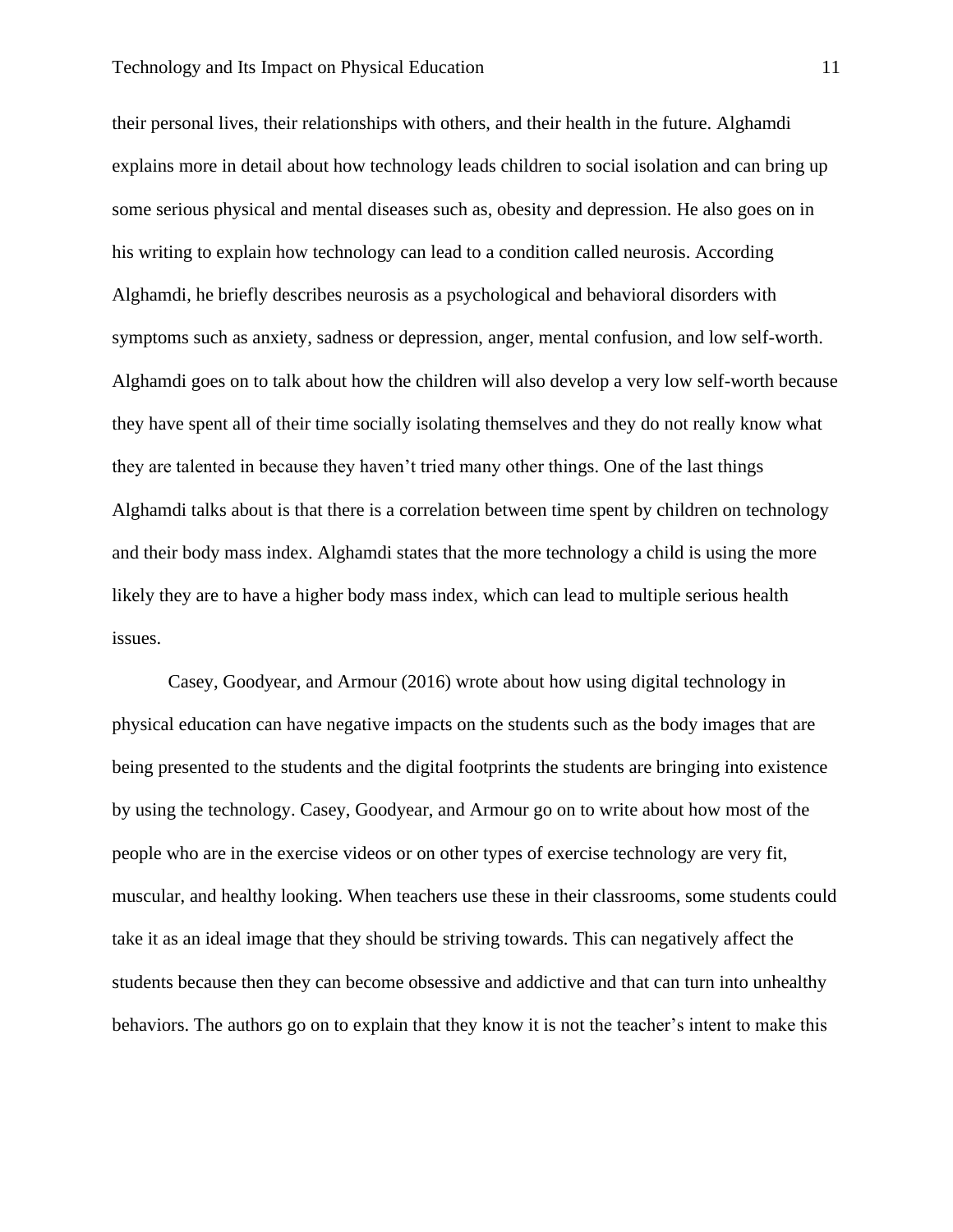happen, but it is something to be aware of before fully integrating technology into your classroom because of the negative affects it has on students.

The other negative impact Casey, Goodyear, and Armour talk about is the student's digital footprint. The authors talk about how there is a lot of information on the Internet and if we bring technology into physical education and health and allow students to research information on those topics, it could bring about a negative digital footprint that we would not want our students to create. The authors continued on to talk about how it could be digital images, and personal data about the body and/or a child's health the students could come across or the data they could give out and it is a huge risk to take. They really focus on figuring out whether the risk is worth the reward when bringing different technologies into the physical education classroom.

#### **Teacher's Role in Technology in Physical Education**

A teacher's attitude toward the use of technology greatly influences the amount of technology being used in the classroom (Gibbone, Rukavina, and Silverman, 2010). A study was done by these three to determine the relationship between the teachers' attitudes and roles when it comes to technology in the physical education classroom. The results of the study showed that the teachers who had a learning attitude toward technology used technology to supplement what they were teaching in their classes. The other result of the study showed that teachers, who do not want to put much effort into the technology in their classrooms, ended up in a role where technology was not adding to their lesson, but was becoming a distraction and was taking away from what the students were supposed to be learning. Gibbone, Rukavina, and Silverman stated that it is important for teachers to see technology as an asset to them and it is there only to supplement their lessons and not be a distraction or be the whole lesson itself. Physical education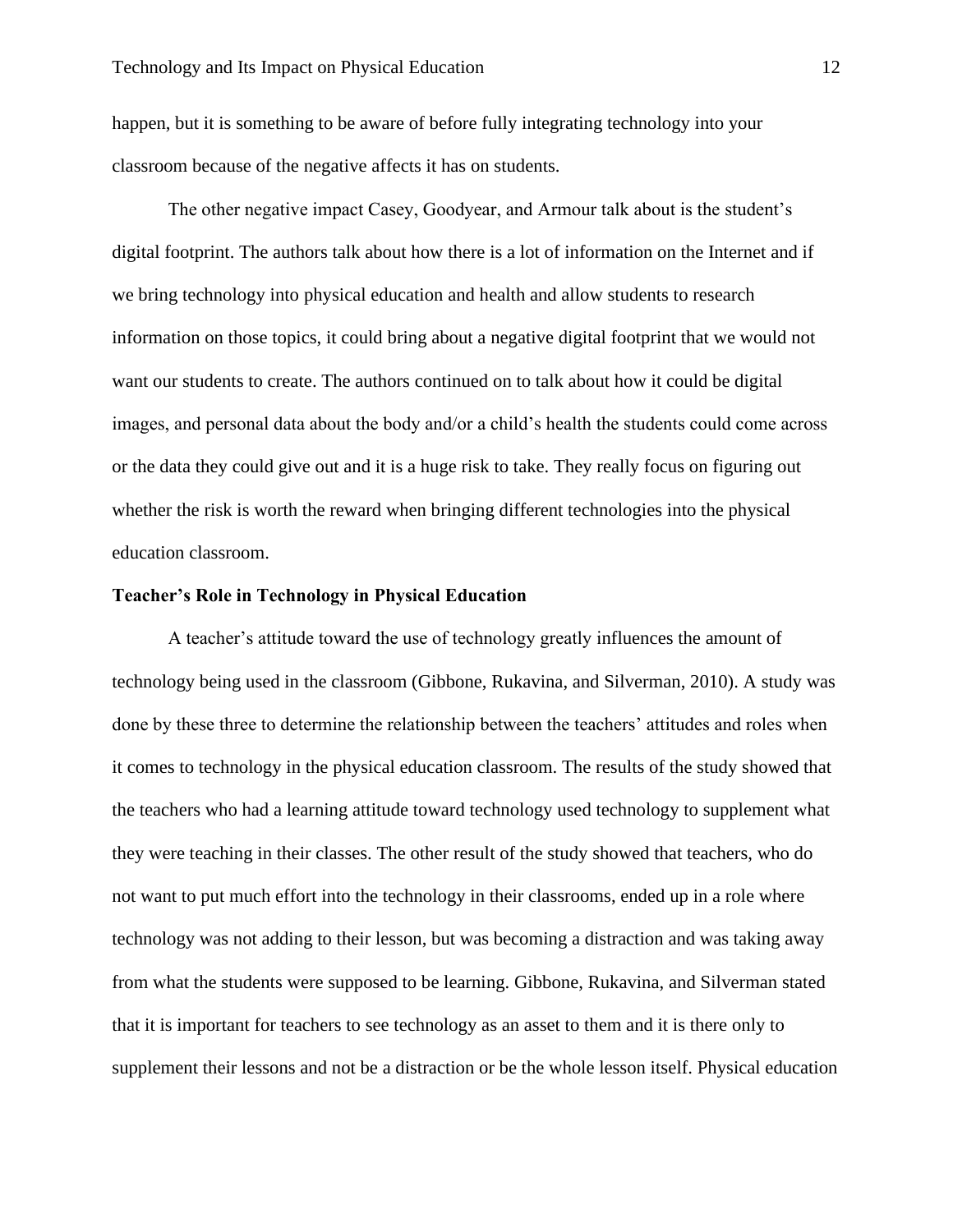teachers do not want their jobs to become marginalized by the technology that they are using in their classrooms, and they also do not want them to become a distraction. The advice the authors give to physical education teachers about their role and attitude when it comes to technology in their classrooms is to research technology and pick which piece of technology fits their classroom the best and continue to have an open mind about what other technologies could come about for physical education classrooms.

Casey, Goodyear, and Armour (2016) wrote about how any technology a teacher picks to use in their physical education classroom must have a focus on the role of the teachers because teachers have the greatest impact on students and students' learning. The authors go on to discuss much of the same things that Gibbone, Rukavina, and Silverman discussed in the fact that the teacher's role is to determine what technology to use in their classroom, but at the same time continue to be the teacher and not let technology overrule them. The authors are not saying that teachers cannot use a video instruction once in a while, but for a majority of the time the teacher should be the one teaching and using the technology as something that supplements their lessons. Enright and Gard (2015) state that physical education teachers do not want to let their jobs become marginalized by technology. Their discussion goes along with Casey, Goodyear, and Armour's point about how teachers have the greatest impact on the students and their learning so they cannot be replaced by technology.

Another role for physical education teachers that has not been mentioned yet was discussed in an article by Yaman (2008) and that was that if a physical education teacher is going to bring technology into their classroom then they need to be in a role that they know a lot about this piece of technology. This role is a little bit different than the previous two roles mentioned, but it is still important according to Yaman because a physical education teacher cannot find a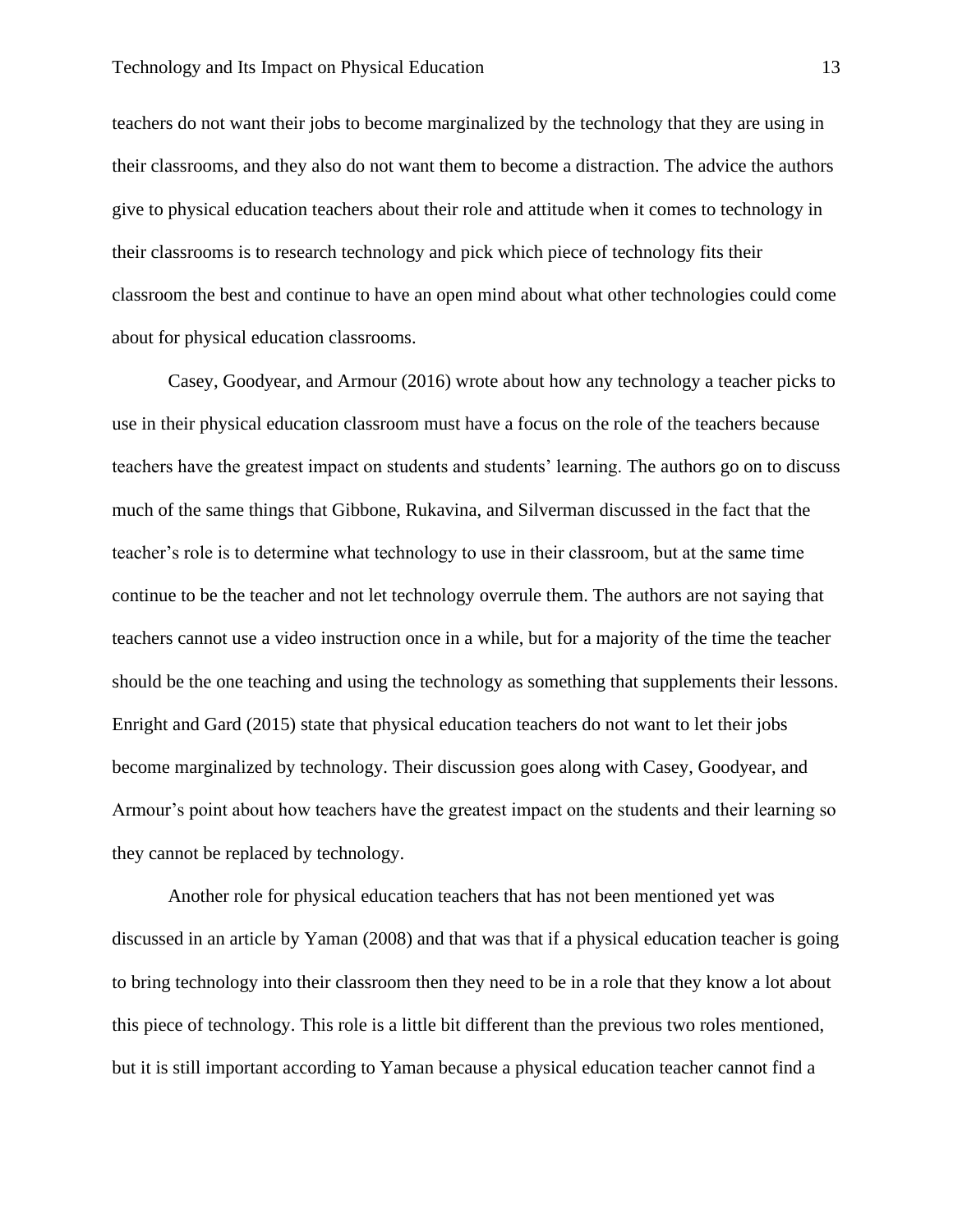piece of technology and implement it into their classroom without looking into it and filling the role of knowing quite a bit about it. The teacher needs to know what problems could come about with using this technology and they especially need to know how it is used and what their role is when the students are using this technology.

#### **Conclusion**

From the evidence provided, there are a lot of positive impacts and outcomes of integrating technology into the physical education classroom. Technology is ubiquitous in our world today. Using the right technology in physical education can motivate students, get them engaged in what they are learning, and can help them understand what they are learning even better. When students are engaged and motivated, teachers will see a decrease in the amount of undesired behaviors and an increase in participation. Physical education with the help of technology can change students' lives from being sedentary to having the students become more deeply involved in physical activity experiences (Hanski, 2016).

Physical education is necessary for children to have in schools. With the help of technology students can become more motivated and engaged in physical education and physical activity. In turn, technology in physical education will make them healthier individuals and that is the main goal of physical education. Like most things, technology has some positive impacts and some negative impacts. It is very important to be cautious about the negative impacts technology could have on students. It is also important to remember that technology has multiple positive impacts in physical education classrooms and physical education teachers need to start advocating to implement and integrate technology into their physical education classrooms, so they can see the long-lasting benefits that it would bring to them and their students.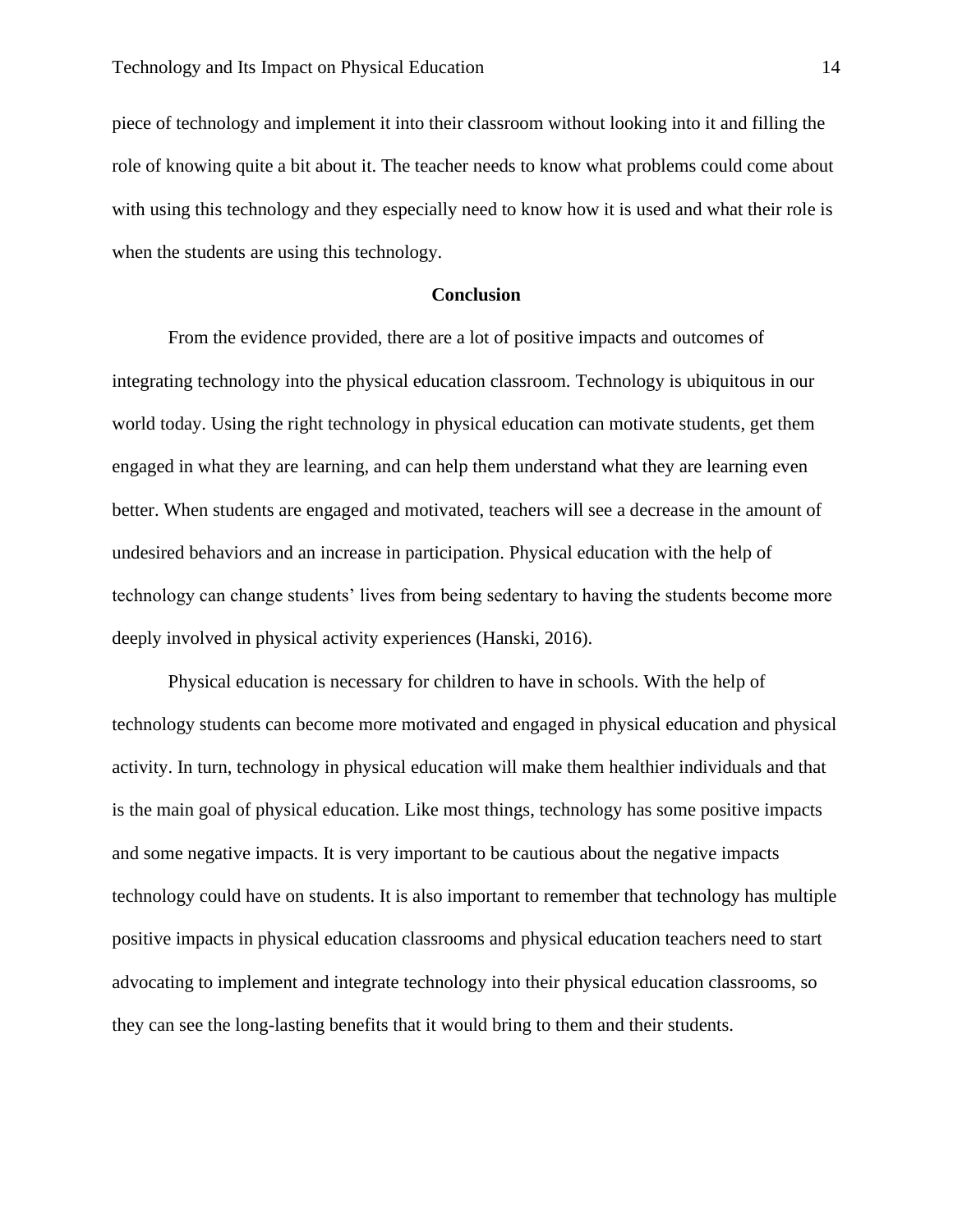#### References

Alghamdi, Y. (2016). Negative effects of technology on children today. Retrieved March 15, 2020, from

https://www.researchgate.net/profile/Yasser\_Alghamdi/publication/318851694\_Negative Effects of Technology on Children of Today/links/59819654a6fdccb310051071/Neg ative-Effects-of-Technology-on-Children-of-Today.pdf

- Avedisian, A. (2019, January 4). 3 Emerging technologies that will reshape education in 2019 EdSurge News. Retrieved January 15, 2020, from https://www.edsurge.com/news/2018- 12-29-3-emerging-technologies-that-will-reshape-education-in-2019
- Baek, J.-H., Keath, A., & Elliot, E. (2018). Physical education teachers' technology practices and challenges. *International Journal of Human Movement Science*, 12(2), 27–42. Retrieved January 15, 2020, from

https://www.researchgate.net/publication/327772190\_Physical\_Education\_Teachers'\_Tec hnology\_Practices\_and\_Challenges

- Bernstein, L. (2019, June 5). New global survey offers snapshot of technology in the classroom in 2019. Retrieved January 17, 2020, from https://edtechmagazine.com/k12/article/2019/02/new-global-survey-offers-snapshottechnology-classroom-2019
- Cain, D. E. (2010). Beliefs and practices about implementing technology in physical education. Retrieved March 15, 2020, from https://search-proquestcom.ezproxy.nwciowa.edu/docview/501675911?pq-origsite=gscholar
- Casey, A., Goodyear, V. A., & Armour, K. M. (2016). Rethinking the relationship between pedagogy, technology and learning in health and physical education. Retrieved March 26,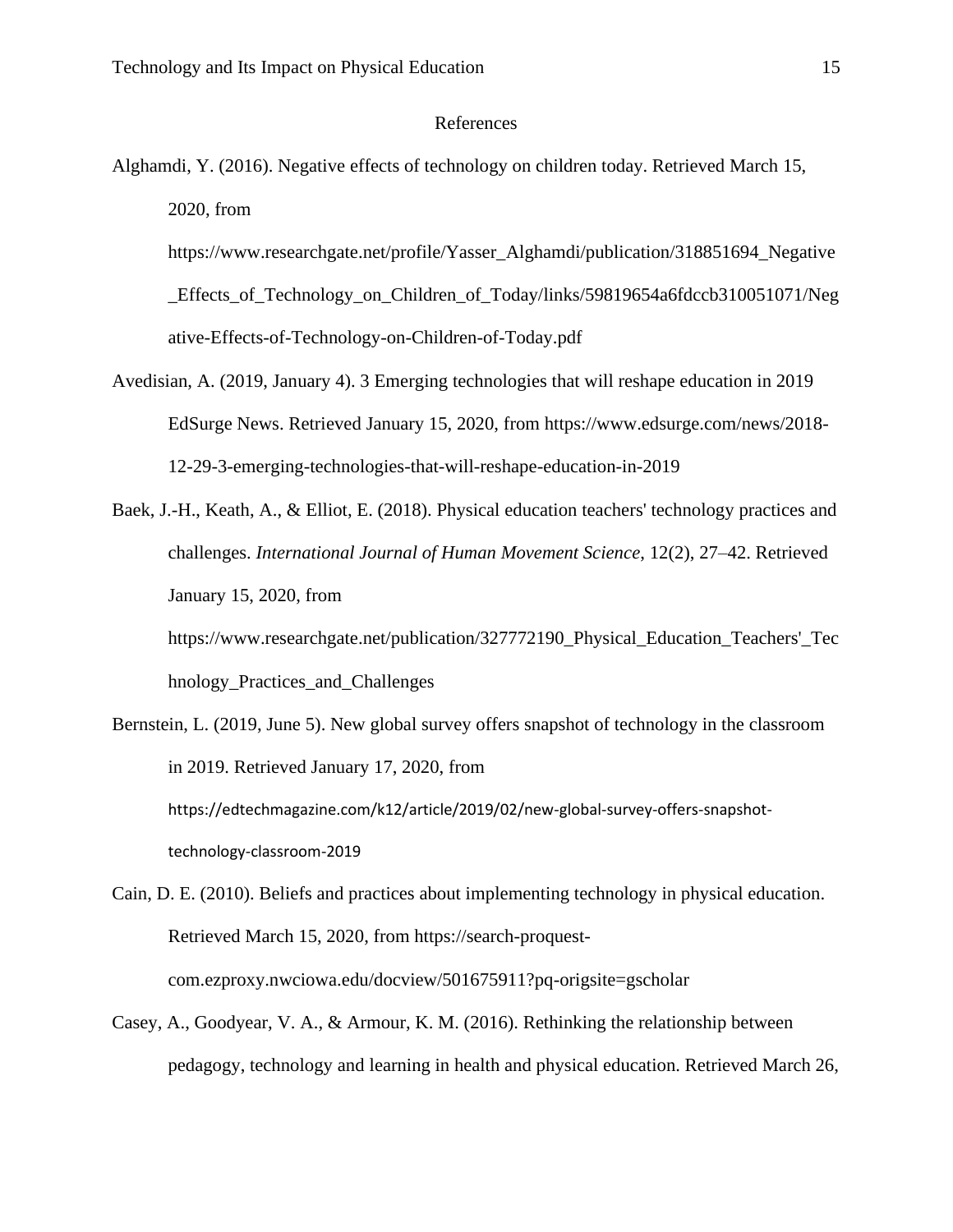2020, from *Sport, Education and Society*, 22(2), 288–304. doi:

10.1080/13573322.2016.1226792

- Casey, A., & Jones, B. (2011). Using digital technology to enhance student engagement in physical education. Retrieved January 17, 2020, from *Journal of Health, Sport, and Physical Education*, 2(2), 51–66.
- Christensen, D. (2019, August 13). The history of the emergence of technology in education. Retrieved January 17, 2020, from https://www.classcraft.com/blog/features/the-historyof-the-emergence-of-technology-in-education/
- Eberline, A. D., & Richards, A. R. (2013). Teaching with technology in physical education. A *Journal for Physical and Sport Educators*, 26(6), 38–39. Retrieved February 26, 2020, from https://www-tandfonlinecom.ezproxy.nwciowa.edu/doi/citedby/10.1080/08924562.2013.839522?scroll=top&nee

dAccess=true

- Enright, E., & Gard, M. (2015). Media, digital technology and learning in sport: A critical response to Hodkinson, Biesta and James. Retrieved February 1, 2020, from *Physical Education and Sport Pedagogy*, 21(1), 40–54. doi: 10.1080/17408989.2015.1043258
- Gibbone, A., Rukavina, P., & Silverman, S. (2010). Technology integration in secondary physical education: Teachers' attitudes and practice. Retrieved March 23, 2020, from *Journal of Educational Technology Development and Exchange*, 3(1). doi: 10.18785/jetde.0301.03
- Gray, L. (2019). History of technology in the classroom. Retrieved January 25, 2020, from https://study.com/academy/lesson/history-of-technology-in-the-classroom.html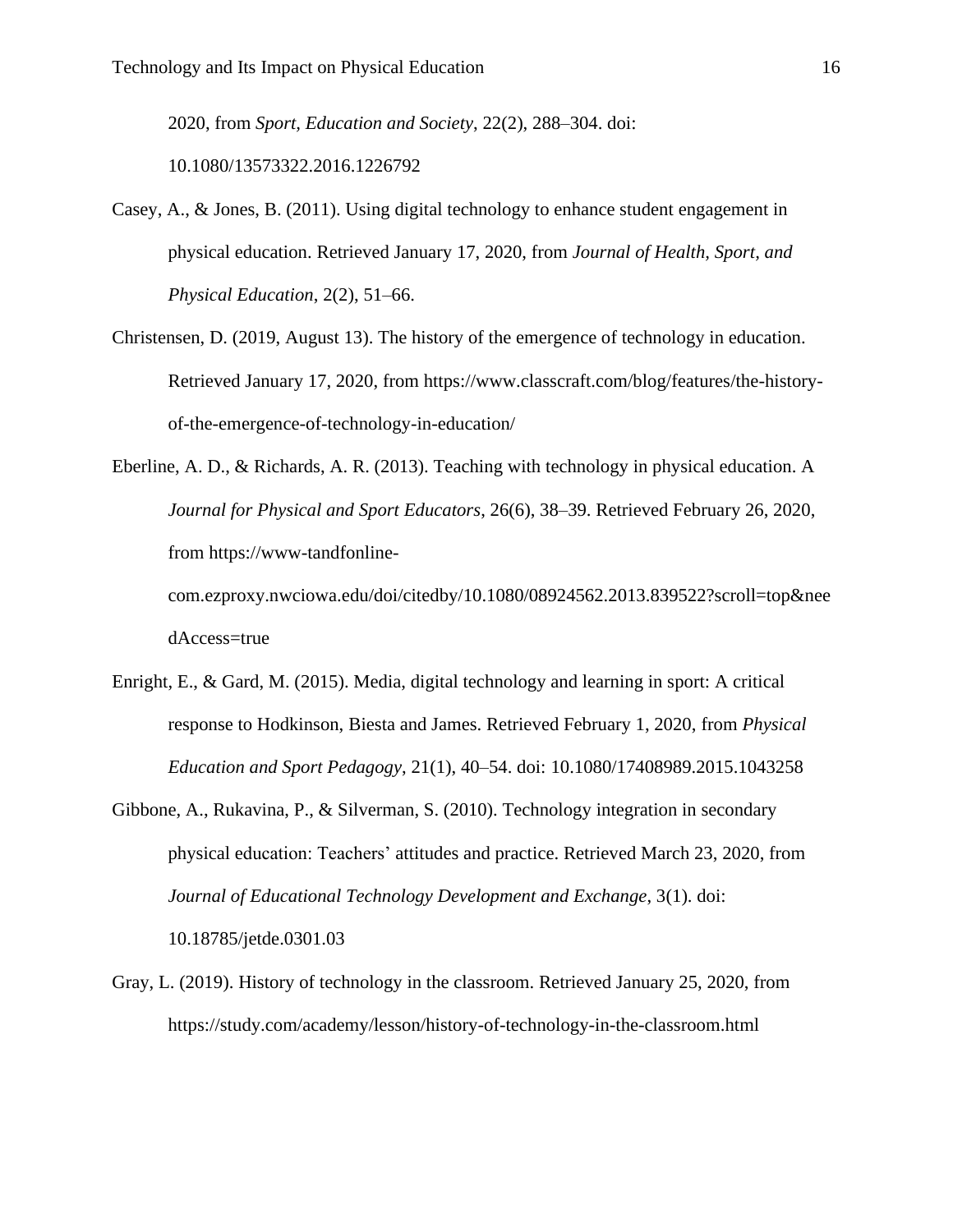Gubacs, K. (2004, September). Project-based learning: A student-centered approach to integrating technology into physical education teacher education. Retrieved March 2, 2020, from https://search-proquestcom.ezproxy.nwciowa.edu/docview/215758224?accountid=28306

- Hanski, M. (2016, July 14). Gym classes go digital: How tech changes physical education. Retrieved January 20, 2020, from https://blog.capterra.com/gym-classes-go-digital-howtech-changes-physical-education/
- Hinojo Lucena, F. J., López Belmonte, J., Fuentes Cabrera, A., Trujillo Torres, J. M., & Pozo Sánchez, S. (2019, December 31). Academic effects of the use of flipped learning in physical education. Retrieved March 15, 2020, from https://www.ncbi.nlm.nih.gov/pmc/articles/PMC6981672/
- Hyndman, B. (2018, August 13). Ten reasons teachers can struggle to use technology in the classroom. Retrieved January 25, 2020, from http://theconversation.com/ten-reasonsteachers-can-struggle-to-use-technology-in-the-classroom-101114
- Jones, J. (2019, January 10). History of technology in education. Retrieved January 15, 2020, from https://www.theclassroom.com/history-technology-education-6518584.html
- McVicker, D. (2018, November 1). How technology changes physical education classes. Retrieved January 11, 2020, from https://learn.g2.com/technology-in-physical-education

Medlin, P. (2019, March 25). The rapid growth of '1:1' technology and how it's changing the classroom. Retrieved January 26, 2020, from https://www.northernpublicradio.org/post/rapid-growth-11-technology-and-how-itschanging-classroom